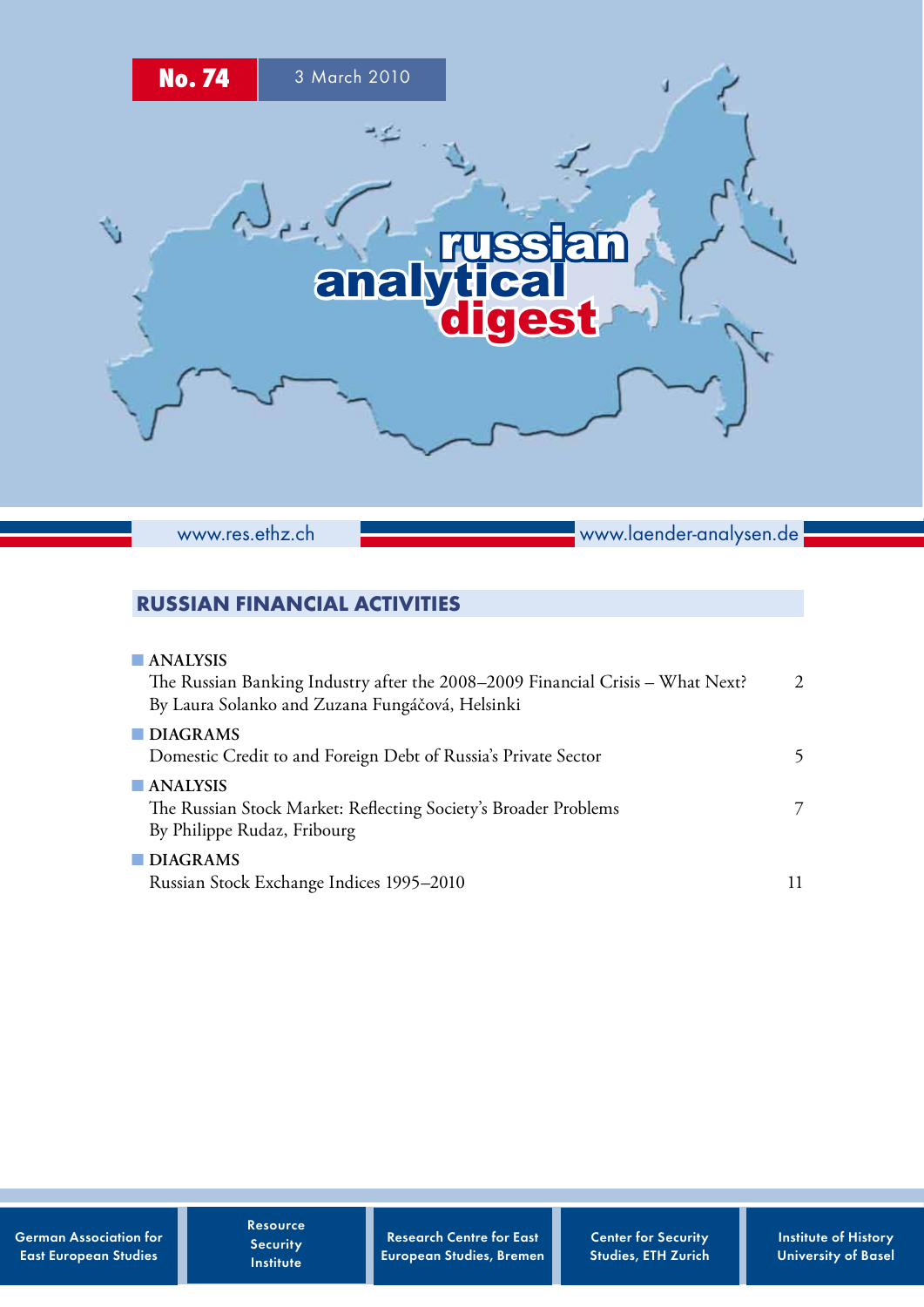<span id="page-1-0"></span>

## Analysis

# **The Russian Banking Industry after the 2008–2009 Financial Crisis – What Next?**

By Laura Solanko and Zuzana Fungáčová, Helsinki

### **Abstract**

Although the Russian banking sector is relatively small by international standards, it is growing rapidly. The terbank trust. At the same time, state banks dominate the industry. The Russian financial system suffered greatly during the 2008–9 international crisis because it is highly dependent on the price of oil and the international financial markets. The current financial crisis most likely will not alter the makeup of the sector, but continued tightness in international money markets could ultimately hinder Russian growth.

#### **Small but Growing**

The Russian banking sector has grown extremely rapidly in recent years. In 2001 domestic lending was equal to 14 percent of GDP. By the end of 2008, the ratio had risen to 35 percent. At the beginning of 2001 the combined sector balance sheet was equal to approximately 32 percent of GDP, but over the next few years this figure grew, reaching over 68 percent in 2008. Despite this impressive expansion, Russia still trails not only the developed economies but also its counterparts in Central and Eastern Europe in the level of financial intermediation (see Figure 1 on p. 5). The Russian banking sector remains small relative to the size of economy.

Banking sector growth has been associated with longer loan periods, increased confidence in the ruble and a multiplication of borrowing opportunities for Russian households. During the impressive growth years of the 2000s, Russian banks increasingly began to resemble the banks everywhere in emerging economies. Russian banks, by and large, receive retail deposits, give credit both to households and enterprises, engage in fairly standard operations on capital markets, issue bonds and, in some cases, even participate in international loan syndications. The Russian ruble has been freely convertible since 2006 and there are no restrictions on the capital account. Payments flow fairly reliably across Russia's eleven time zones, several foreign banks have found their way into the top 10 banks and, in the big cities, bank cards have even become common.

## **The Structure of the Russian Banking Sector**

#### *Too Many Small Banks*

Despite the slow decline in the number of banks since the peak of 2,500 in 1994, there are still a large number of banks registered in Russia. At the end of 2009,

the Bank of Russia reported the number of banks to be 1,058. However, only the 50–70 biggest banks are important to the functioning of the sector as a whole. The remaining 1,000 are mostly small or very small. Of these 1,000 small banks, about half are based in Moscow, with the other half scattered over the rest of the country. Many remote regions of Russia are served only by the state-owned Sberbank savings bank and a handful of local, regional banks. Only the country's top 20 banks have much of a nationwide branch network.

The fragmentation of the sector causes difficulties in supervision and a lack of trust within the banking community. The large number of registered banks also makes supervision more challenging, especially with the limited resources available to the authorities. Despite many improvements in recent years, supervision is still considered to be more form than substance. Moreover, reporting is still based on the Russian accounting standards, which in many respects differ from the International Financial Reporting Standards (IFRS). The objective of implementing the Basel II recommendations on banking laws and regulations has been declared, but how this is to be achieved remains unclear. The lack of trust in counterparties is especially clear on the interbank market, which was not functioning properly even before the current financial crisis.

The consolidation of the sector is still the subject of debate. A new law governing the minimal amount of capital banks must hold entered into force on January 1, 2010. This legislation requires banks to have capital of at least RUB 90 million (RUB 180 million from 2012). Banks seem to have adjusted to this requirement since at the beginning of 2010 there were only 22 banks with capital lower than the minimal requirement. Thus, the consolidation of the banking sector remains a task to be dealt with in the future.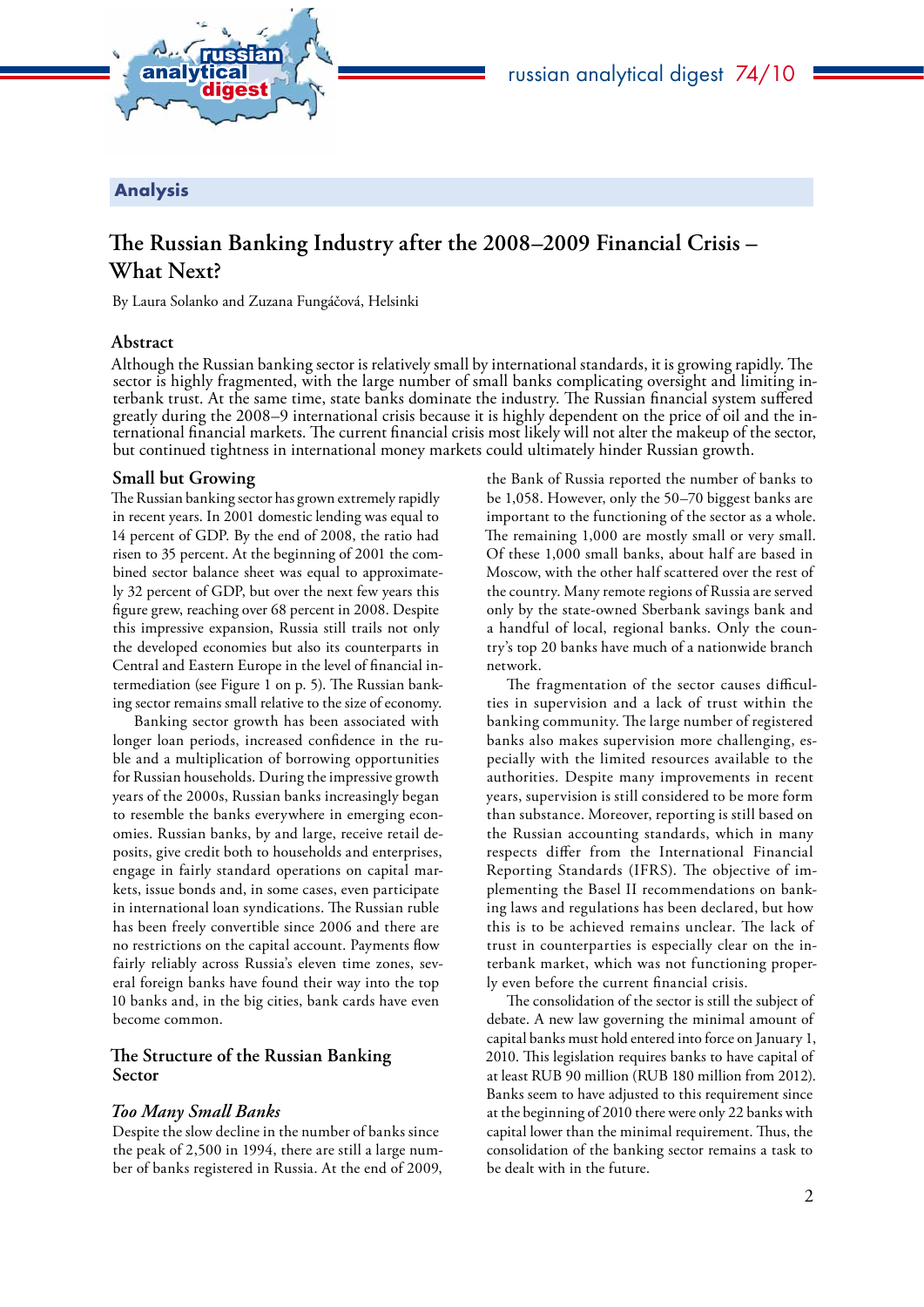

#### *State-Controlled Banks Dominate*

analytical<br>digest

russian

The Russian banking sector is still predominantly statecontrolled. This feature makes it different from the emerging markets in Central and Eastern Europe and more similar to the situation in China. The large statecontrolled banks have been significant players in the market throughout the post-Soviet period. The share of the three largest state-controlled banks (Sberbank, VTB Group and Rosselkhosbank) in total banking sector assets increased from 30 percent in 1998 to 35 percent in 2008. Including the major banks owned by Gazprom (Gazprombank) and by the City of Moscow Government (Bank Moskvy), the share of the five major state-controlled banks grew from 30 percent to 45 percent in the ten years to 2008.

As in other countries, the current financial crisis has further increased the state's share of the sector. Vernikov (2009) estimated the share of state-controlled banks in total banking sector assets to be 57 percent in July 2009. The increase in state holdings is, however, not necessarily bad for efficiency in Russia. A recent study found that Russian state-controlled banks do not seem to be less efficient than other domestic banks. Foreign banks are, however, the most efficient (Karas et al., 2010).

Foreign bank penetration in Russia has been low, but is increasing. The share of foreign-owned banks in the total assets of the Russian banking sector increased from 8 percent in 2002 to almost 20 percent in 2008. There are no binding legal barriers to foreign bank entry, but the low foreign bank penetration can partly be explained by the legal and regulatory environment which is only slowly beginning to resemble that of many other emerging economies. Three of the country's Top 10 banks are foreign-owned (OECD, 2009).

Despite the high share of state-controlled banks in the banking sector, their market power declined between 2001 and 2007 (Fungacova, Solanko and Weill 2010). This trend can be explained by the weakening of their competitive advantage in terms of security. These banks used to have an advantage in collecting deposits, as their ownership status prevented them from going bankrupt. However, macroeconomic stability combined with the new deposit insurance system reduced their competitive advantage. On the other hand, foreign-owned banks gained in market power. This shift might indicate that, after initially attracting customers with lower prices and better services, foreign-owned banks may have been gradually increasing their prices to become standard banks.

#### **Dependence on Foreign Money**

The years of growth saw Russian banks become stronger, and, on average, highly capitalized and exceedingly profitable. In addition, the Russian banking sector had very little involvement with the financial instruments that triggered the international financial crisis. Why, then, did the crisis hit the Russian banking sector so hard?

There were two basic causes. The Russian economy in general, and the financial sector in particular, are dependent on two external factors: the price of oil and the international financial markets. Fragmentation, low trust, poor supervision and the relatively small share of foreign banks further aggravated the situation.<sup>1</sup>

During the past decade, a constantly growing share of banking sector growth has been based on borrowing from abroad. Although the stock of foreign borrowing is not particularly large in international comparison, it has grown rapidly and the loans are relatively shortterm (see Figure 2 on p. 6). Only a third (37 percent) of the USD 140 billion foreign debt of the sector matures after mid-2011.<sup>2</sup> The interbank market, in particular, is highly dependent on foreign money. This means the banking system is very open and, as became clear in autumn 2008, dependent on the risk-taking propensity of foreign financial institutions. In autumn 2008 the supply of foreign refinancing dried up and the interbank ruble interest rates doubled in a matter of months. The collapse in the world market price of oil together with the strengthening dollar destroyed market confidence in the ruble.

Concern over the future exchange rate finally paralyzed the Russian financial markets. The banks did not want to lend in rubles, while borrowers no longer dared to borrow in foreign currency. A substantial share of the banks' ruble liquidity was exchanged for foreign currency. Russia drifted into a step-by-step devaluation, as a result of which the currency depreciated approximately 30 percent against the dollar-euro basket between November 2008 and February 2009.

The rapid and massive support measures taken by both the government and the central bank at the end of 2008 prevented the collapse of the financial system. The measures taken by the central bank proved sufficient and there have been no significant bank failures. Some smaller institutions were closed and the authorities even took over several banks in order to prevent possible bank runs. The deposit guarantee system has

<sup>1</sup> For a fuller discussion, see Solanko, 2009.

<sup>2</sup> http://www.cbr.ru/statistics/credit\_statistics/print. [asp?file=schedule\\_debt.htm](http://www.cbr.ru/statistics/credit_statistics/print.asp?file=schedule_debt.htm)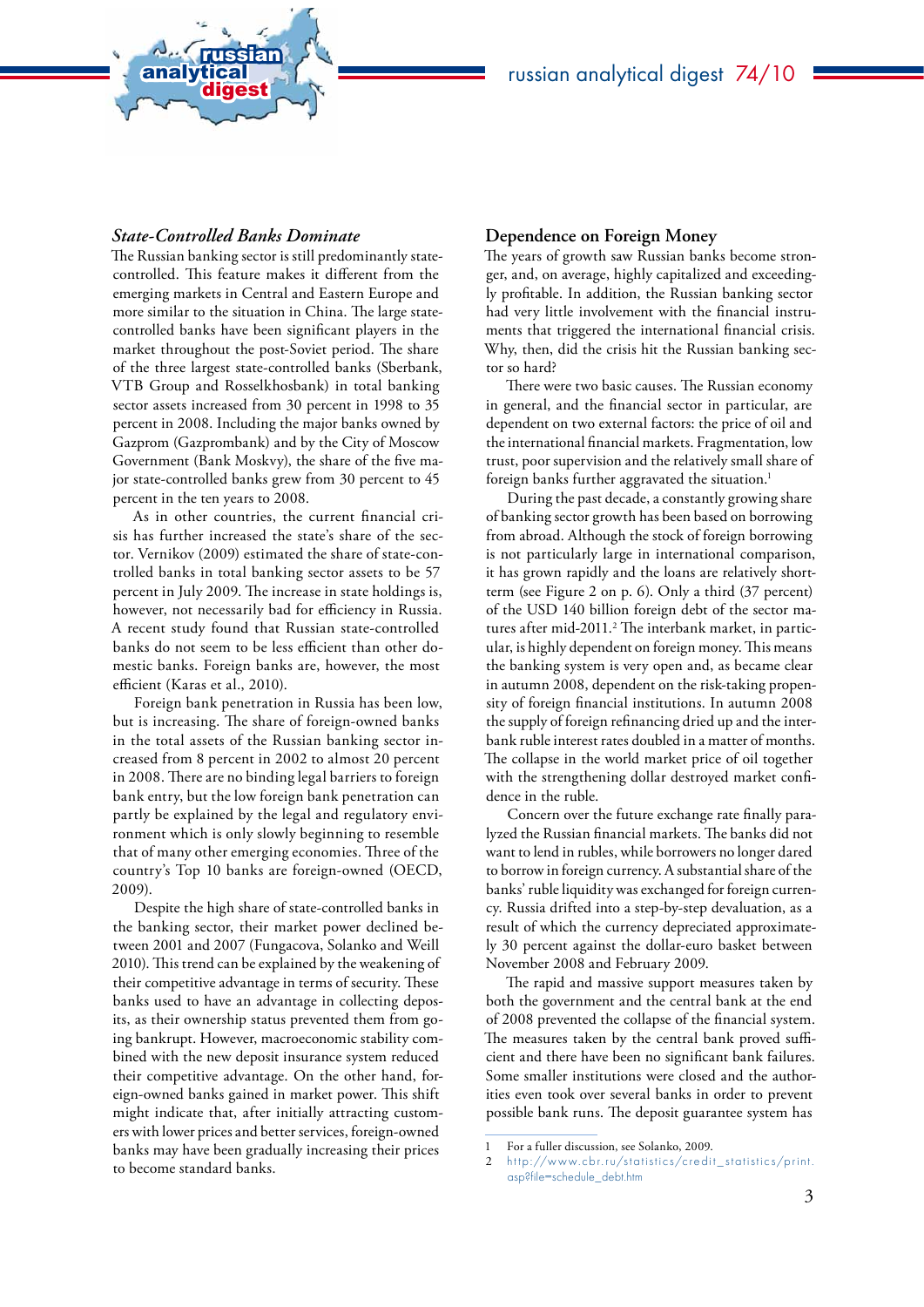

worked without problems. Taken together, the measures promised to secure the operations of the banking system amount to approximately 10 percent of GDP.3

## **Future Outlook**

analytical<br>digest

russian

In recent months, since the return of oil to USD 60– 80 a barrel, the ruble has tended to strengthen slightly. Fuelled by ample liquidity in the domestic banking system and foreign capital inflows, the Russian stock exchange indices have more than doubled from their lows at the end of February 2008. Moreover, the market for domestic corporate bonds has been attracting increasing interest. The monthly volumes of bond emissions have been larger than ever, with the state railroad monopoly RZD and the state oil pipeline monopoly Transneft leading the way (Fungacova and Kurronen, 2010). But bank lending is still declining in real terms.

So far solvency has not been a problem at the level of the banking system as a whole. Many of the smaller banks (which typically have high capitalization ratios) may stomach a fairly large share of their possible loan losses by eating up their own capital and retained earnings. The government has made clear that it will recapitalize the banks in its ownership if needed.

Since the banks currently have ample liquidity, lending activities can revive as soon as the uncertainties in the economic environment begin to diminish. In the medium term, however, growth in bank lending may be hampered by slow growth on the other side of bank balance sheets. The rapid growth in bank lending experienced in 2001–2007 was based predominantly on foreign funding. Acquiring wholesale funding now on the international markets will be both more expensive and more difficult than during the last five years.

Past growth in the banking sector was accompanied by even faster growth in foreign borrowing by the large Russian corporate clients. Russian companies became especially large players in international markets for syndicated loans, with the flow of syndicated loans to Russian borrowers in 2006–2007 being larger than to Italian or Spanish borrowers. Therefore, both the domestic and the international side of Russia's dual financial system grew rapidly. Now both sides are struggling.

The current financial crisis is unlikely to dramatically change the structural features of the Russian banking industry. The ownership structure will continue to differ from Central Europe. As elsewhere, the state will increase rather than decrease its share. The major foreign banks will with all likelihood stay in the market, but they will not become the major players in retail banking. The sector will continue to be highly fragmented and prone to rumors. Even though some smaller banks are expected to vanish, Russia will still have a high number of tiny banks that are difficult to control and regulate.

But if the large Russian corporations also find themselves unable to draw on the international money markets for a prolonged period, they will have to turn to the domestic banking sector for finance. Given that these corporations are large by any measure, this would imply further scaling down of many investment plans in Russia. The return of the large corporations to the domestic markets could crowd out the small and medium-sized domestic companies from access to bank finance in Russia. This might seriously hamper economic growth in the long term.

#### *About the Authors*

Laura Solanko is a senior economist at the Bank of Finland Institute for Economies in Transition (BOFIT), specializing in Russian economic developments. Zuzana Fungáčová is an economist at BOFIT, specializing in issues related to the development of Russia**'**s banking and financial system.

#### *Literature*

- Fidrmuc, J. and J.P. Süß (2009): Outbreak of the Russian banking crisis. University of Munich, Department of Economics, Discussion Paper 10996, available at <http://epub.ub.uni-muenchen.de/10996/1/LMU0916-Rucrisis.pdf>
- Fungacova, Z. and S. Kurronen (2010): Bonds gaining ground as a finance tool in Russia, BOFIT Focus/Opinion 1/2010, available at <http://www.bof.fi/NR/rdonlyres/C50FF766-194A-4BD8-B2D3-6533D5789009/0/focus0110e.pdf>
- Fungacova, Z., Solanko, L. and Weill, L (2010): Market Power in the Russian Banking Industry. BOFIT Discussion Paper 3/2010.
- Karas, A., Schoors, K., Weill, L. (2010): "Are Private Banks More Efficient than Public Banks? Evidence from Russia," Economics of Transition, 18(1): 209–244.
- OECD (2009): Making the banking sector more efficient and resilient. In OECD Economic Survey of Russia. July 2009.
- Solanko, L. (2009): Why did the financial crisis impact so strongly the Russian banking system? BOFIT Focus/Opinion 9/2009, available at [http://www.bof.fi/bofit\\_en/seuranta/focus/index.htm?year=2009](http://www.bof.fi/bofit_en/seuranta/focus/index.htm?year=2009)
- Vernikov, A (2009): "Russian banking: The state makes a comeback?". BOFIT Discussion Paper 24/2009.

<sup>3</sup> For an account of the various support measures, see Fidrmuc and Süß (2009).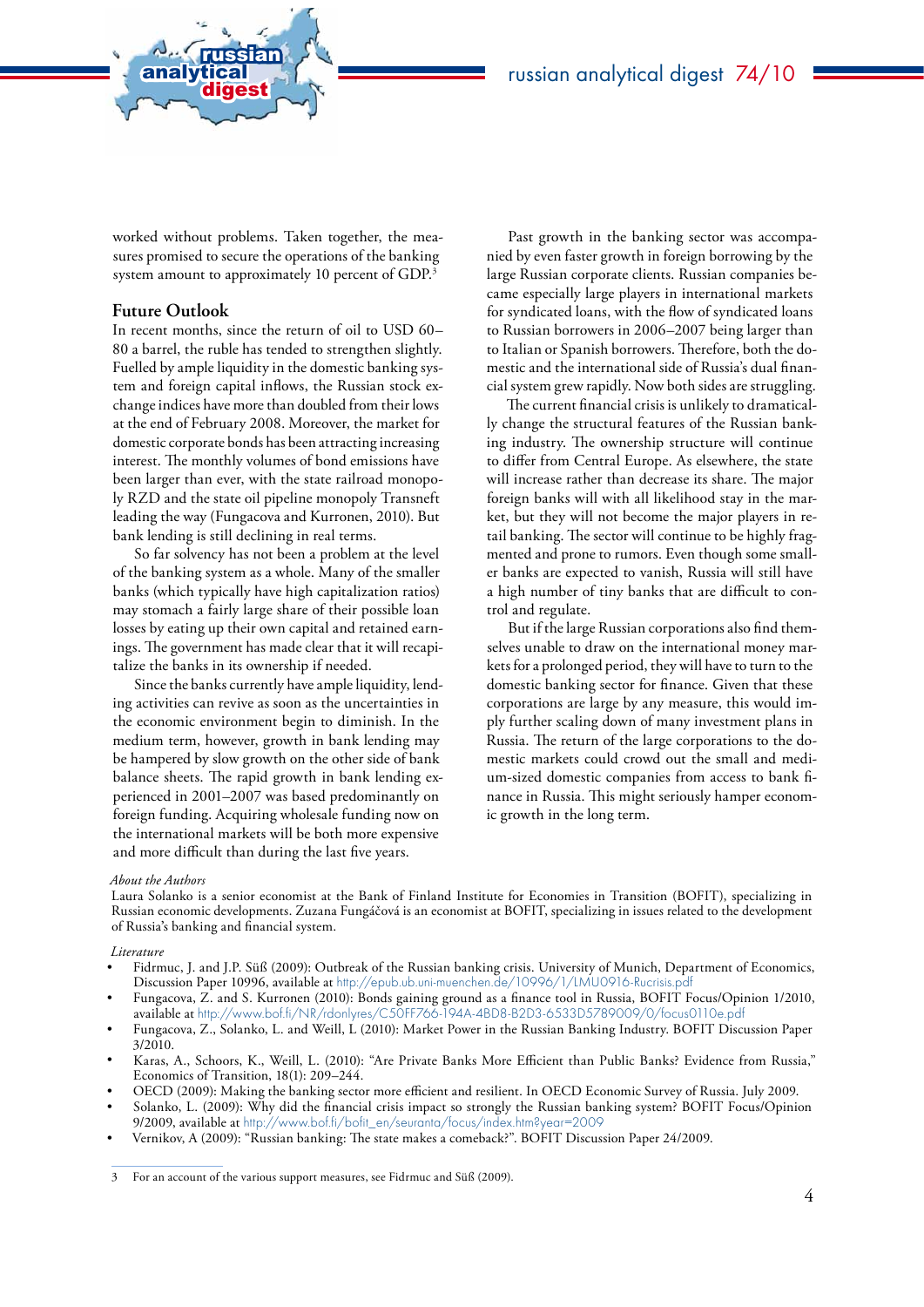<span id="page-4-0"></span>

Diagrams

# **Domestic Credit to and Foreign Debt of Russia's Private Sector**



**Figure 1: Domestic Credit-to-Private Sector (% of GDP)**

|            | 2000   | 2008   |
|------------|--------|--------|
| <b>USA</b> | 170.72 | 190.45 |
| UK         | 132.46 | 213.41 |
| Germany    | 118.58 | 107.75 |
| China      | 112.32 | 108.31 |
| Austria    | 101.68 | 118.26 |
| Euro area  | 97.74  | 126.30 |
| Brazil     | 32.97  | 55.71  |
| India      | 28.85  | 50.36  |
| Poland     | 26.57  | 49.86  |
| Russia     | 13.27  | 42.01  |
| Kazakhstan | 11.19  | 50.10  |
| Ukraine    | 11.17  | 73.73  |

*Source: World Development Indicators*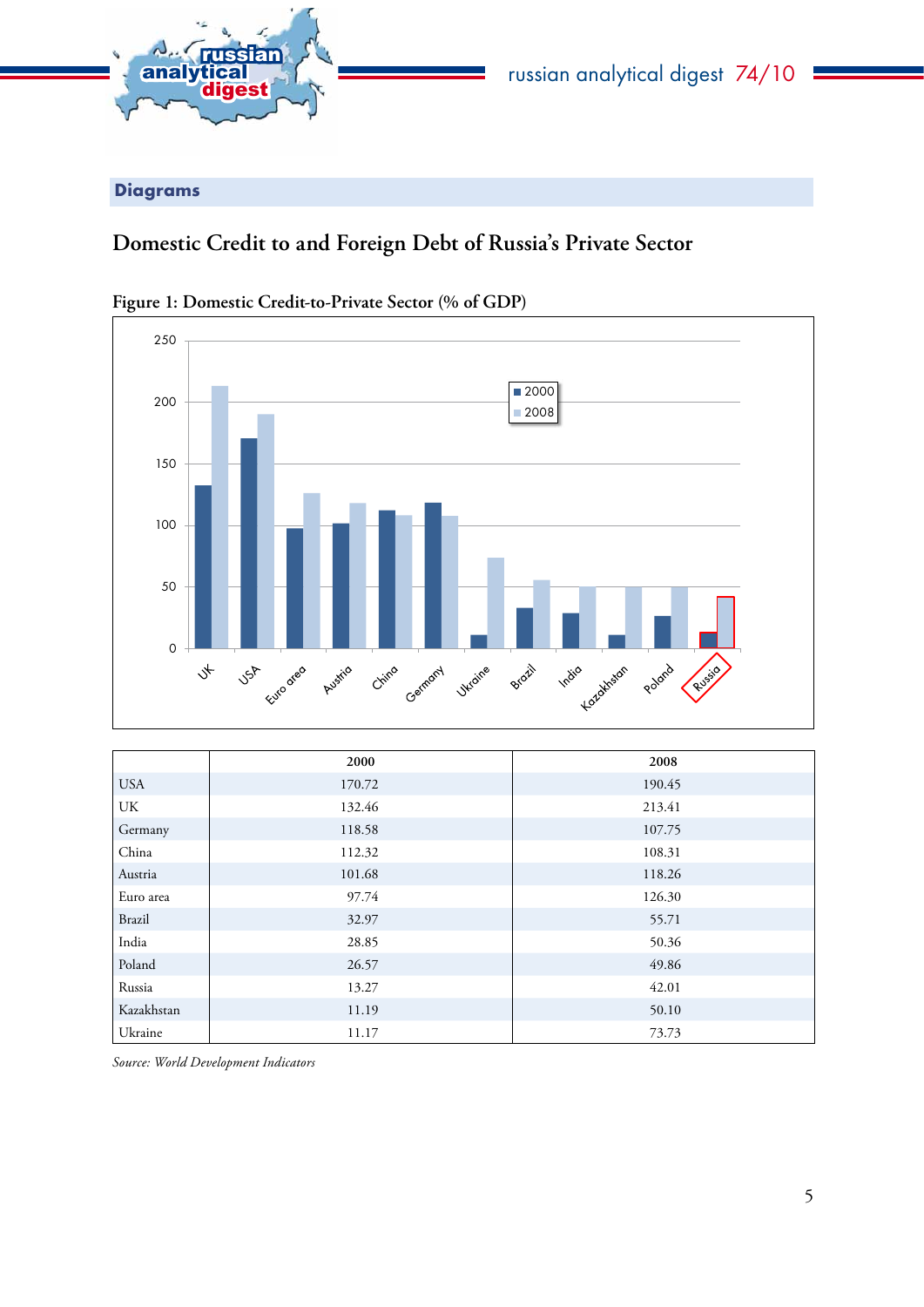



**Figure 2. Foreign Debt of Russia's Private Sector (Banks/Non-Financials, bln. USD)**

|      |        | <b>Banks</b> (excluding equity<br>capital) | Other sectors (excluding<br>equity capital) | Total |
|------|--------|--------------------------------------------|---------------------------------------------|-------|
| 2005 | 2005Q1 | 34.4                                       | 84.4                                        | 118.8 |
|      | 2005Q2 | 37.6                                       | 90.3                                        | 127.9 |
|      | 2005Q3 | 43.4                                       | 102.3                                       | 145.7 |
|      | 2005Q4 | 50.1                                       | 125                                         | 175.1 |
| 2006 | 2006Q1 | 57.2                                       | 130                                         | 187.2 |
|      | 2006Q2 | 66.7                                       | 143.2                                       | 209.9 |
|      | 2006Q3 | 78.5                                       | 136.5                                       | 215   |
|      | 2006Q4 | 101.2                                      | 160.7                                       | 261.9 |
| 2007 | 2007Q1 | 110.9                                      | 185                                         | 295.9 |
|      | 2007Q2 | 131                                        | 212                                         | 343   |
|      | 2007Q3 | 147.7                                      | 230.8                                       | 378.5 |
|      | 2007Q4 | 163.7                                      | 255.3                                       | 419   |
| 2008 | 2008Q1 | 171.4                                      | 266.6                                       | 438   |
|      | 2008Q2 | 192.8                                      | 297                                         | 489.8 |
|      | 2008Q3 | 197.9                                      | 301.4                                       | 499.3 |
|      | 2008Q4 | 166.3                                      | 281.4                                       | 447.7 |
| 2009 | 2009Q1 | 146.4                                      | 270.8                                       | 417.2 |
|      | 2009Q2 | 141.7                                      | 292.8                                       | 434.5 |
|      | 2009Q3 | 137.7                                      | 303.5                                       | 441.2 |

*Source: Central Bank of Russia*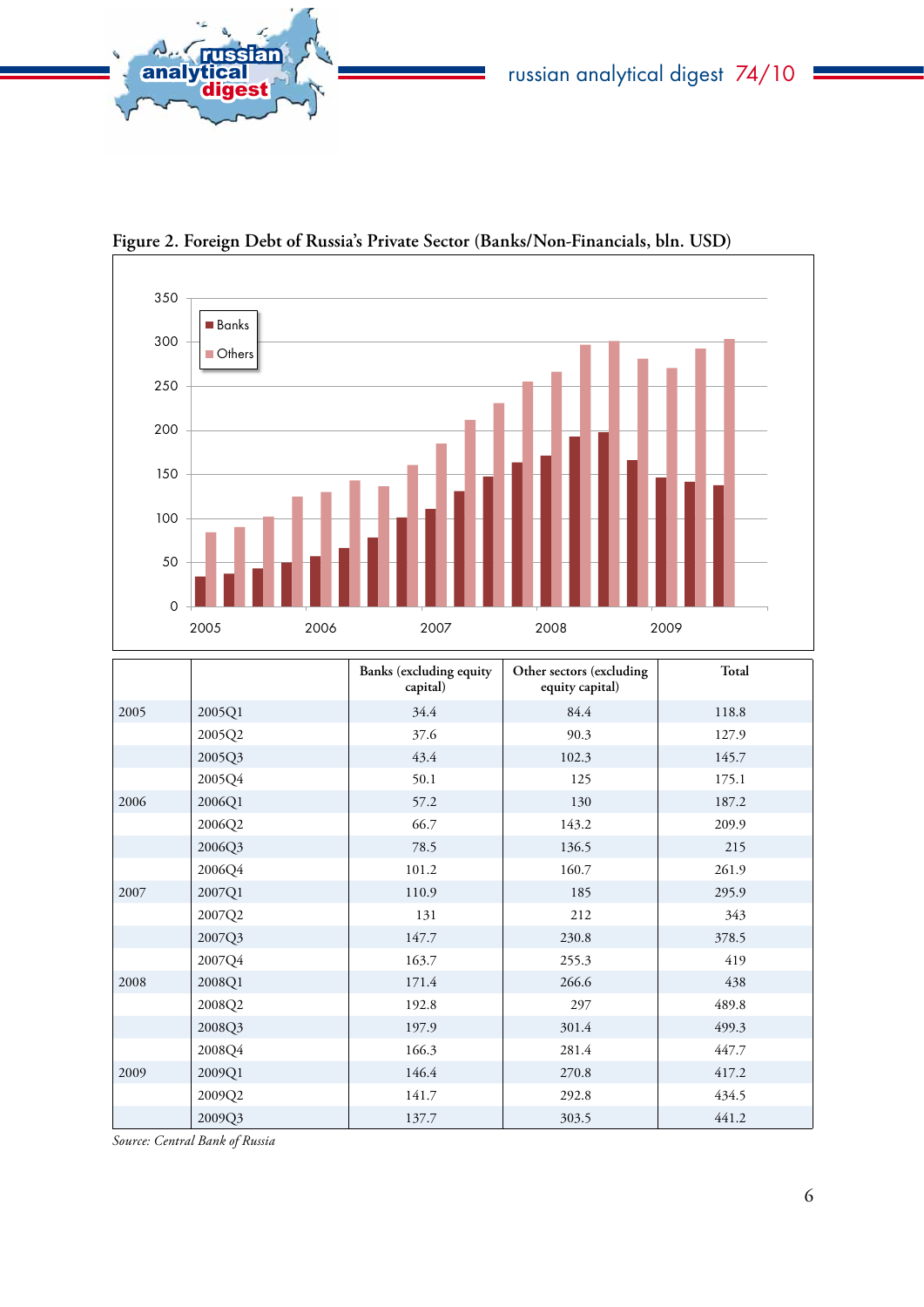

<span id="page-6-0"></span>

## Analysis

# **The Russian Stock Market: Reflecting Society's Broader Problems**

By Philippe Rudaz, Fribourg

## **Abstract**

The Russian stock market has yet to overcome the problems that it inherited as a legacy from the mass privatization and loans-for-shares program that took place during the 1990s. After its founding in 1994, Russia's stock market grew quickly through 1998 and then continued to boom from 2000 to the 2008 crisis. However, the recent problems in the stock market contributed to the lack of liquidity in the financial sector. Reforms are needed to address problems with the regulatory agencies, extensive corporate conflict, unclear property rights, and the dearth of domestic investors. Ultimately the problems in the stock market reflect the low levels of trust in Russia society.

## **A Mirror on Society**

The story behind the evolution of the Russian stock market tells us about much more than economic factors. It is, in fact, a mirror of the societal issues that Russia faces today. From the privatization of the 1990s to the global crisis that began in 2008, an examination of how the Russian stock market developed and how it differs from Western financial markets makes clear how a stock market is embedded in the broader social structure. As the market evolved, international influences on the market began to become more important than domestic ones.

## **Stock Market Formation 1992–1997**

Russia built its stock markets from scratch in late 1994. But to understand the features that characterize it, one has to begin with the privatization process.

**Mass privatization.** Russia's privatization took place in a way that greatly distorted the newly created financial markets. To make privatization attractive to enterprises, the authorities put in place programs called Employee and Management Buy-Outs (EMBOs), which reserved a substantial allocation of corporate shares for management and workers. Consequently, on average, only 29 percent of the shares of a company were auctioned.

The government implemented mass privatization by issuing vouchers to the population. The process created a number of new legal categories of activities, which unfortunately left plenty of room for abuse. *Voucher investment funds* were designed to attract vouchers and cash from the population; *investment companies* bought and sold vouchers and securities for themselves and for their clients; *financial brokers* were allowed to do that on the stock exchange and *investment consultants* offered financial advice to companies willing to issue new stocks. By the end of 1993, officially there were about 600 investment funds, 300 investment companies, and 900 brokers and investment consultants. But official reports never matched reality: it is estimated that up to 2,000 unlicensed companies were active on financial markets during the mass privatization process, in which 80 mil-

lion Russians invested between 50–70 trillion rubles  $($5–7 billion).$ 

The legal infrastructure was not sophisticated enough to prevent extensive fraud. The MMM scandal summarizes well this early period of the stock market formation. The crash of MMM, a giant pyramid scheme that swallowed the savings of thousands of investors in July 1994, was only the first of a series of newly created financial companies to collapse, and the institutional response in November 1994 was the creation of the Federal Commission on the Stock Market. In late summer 1995, the Russian Trading System (RTS) was launched, organized with the structure of a quote-driven market. The Moscow Interbank Currency Exchange (MICEX) began its activity in 1992 as a platform for carrying out currency transactions for banks and firms. But it was launched as a stock market in 1997 and has remained the principal exchange for dollar-ruble trading and corporate bonds.

**Loans-for-shares.** Trading in Russian securities began in late 1995 on a limited number of "blue-chip" companies working in the oil, gas, electricity, metals and telecommunication industries. Interestingly, these "bluechips," which have the highest capitalization today, never were part of the mass privatization process. Instead, they were privatized in a second phase, through the "loansfor-shares" scheme. under which the government, in an effort to increase revenue, transferred control over these firms to private banks. The majority of the 16,000 medium and large firms that experienced mass privatization did not foster enough trading volume to allow for a liquid secondary market to develop. In 1996, new laws defined more clearly the broader legal infrastructure of the stock market and new licensing criteria came into force for the various players. The Federal Commission's tight budget forced it to endorse self-regulating organizations, which are still active today.

## **Stock Market Development, 1997–2010**

The period from 1996 to the resignation of President Yeltsin in 1999 saw the most spectacular boom and bust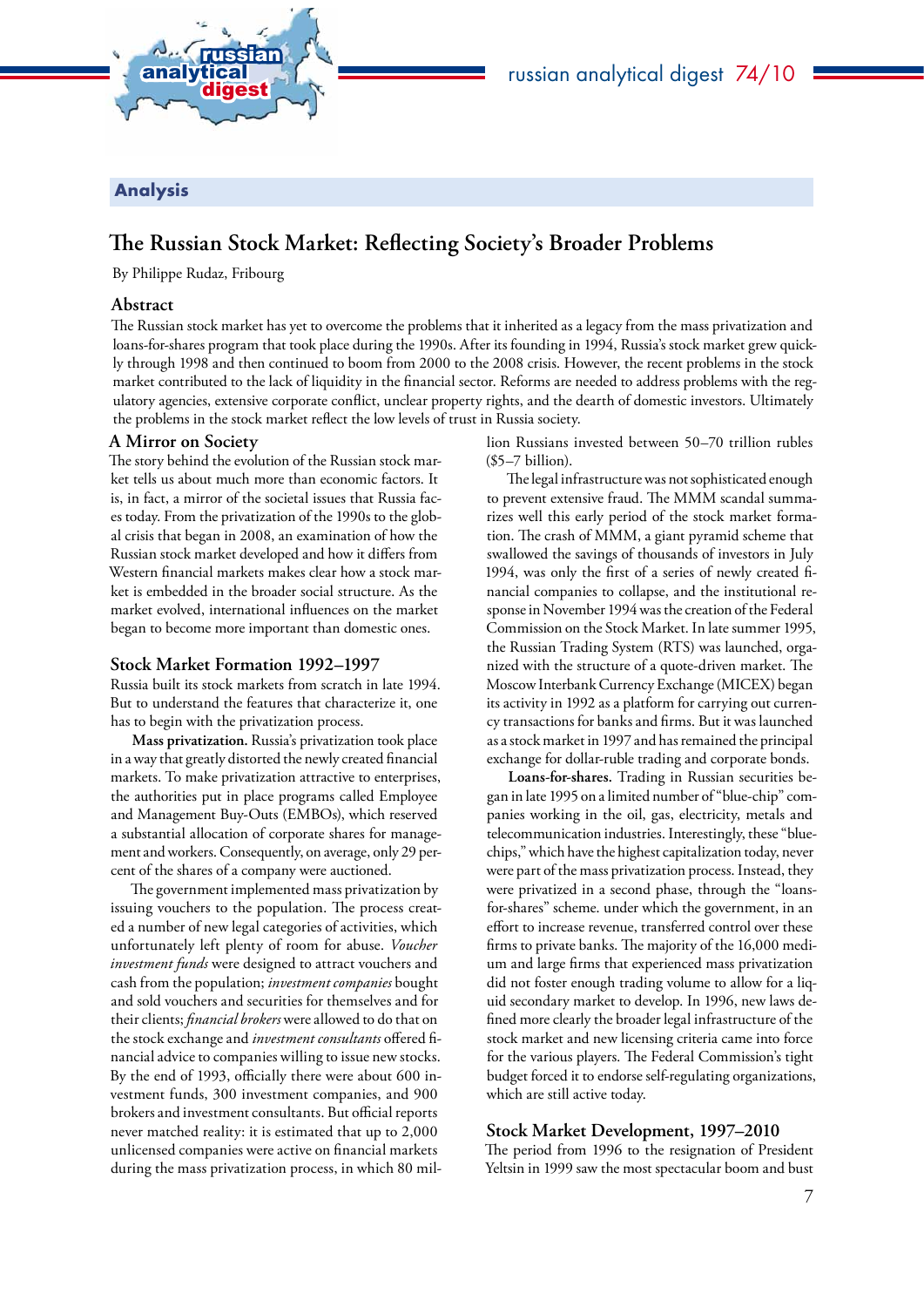cycle in financial market history. The main pattern of this period was a binary perception of Russia by international investors. Either the country would return to Soviet-style politics, or succeed in building a Westernstyle market system. And as foreign investors began to think that the transition was successful, they started investing *en masse*. The 1998 devaluation and government debt default proved, however, that the transition was going to hit a few bumps. That year the RTS fell by 93 percent from its pre-crisis peak in 1997. Even though this crisis migrated from Asia, investors overlooked Russia's specific country-risks. It took two years for international investors to regain confidence in the Russian market and the recovery was fast. From 2000 onwards, Russia's financial sector and stock market developed very quickly.

analytical<br>digest

russian

**Integration.** The Russian stock market became integrated domestically, which reduced opportunities for arbitrage and speculation, particularly the risky high-return investments that played on price differences across Russia's regions and had attracted myriad unlicensed financial companies at the early stages of privatization. Small domestic investors started to play a greater role and they tended to choose MICEX, an order-driven market, to minimize their transaction costs. The Russian stock market became integrated internationally as well, with domestic factors gradually having a smaller impact on stock market returns, while international ones gained weight.

**Bond market.** Until 1999, corporate bonds did not circulate in Russia. Only from that period onwards, did companies begin to use bonds actively to attract debt financing. The declining inflation rate ultimately pushed down yields, which made the market more attractive to issuers.

**IPOs.**The market for Initial Public Offerings (IPOs) began in 2004 and took off in 2005. Until then, the majority of big companies had turned to the London and New York stock exchanges, but new regulations eased the process of listing on the two Russian stock exchanges and limited the possibilities to list on foreign ones.

To financially justify an IPO, a company must have a capitalization of \$100–\$200 million. The costs of preparing the accounts for a company with annual proceeds of \$100 million ranges between \$100,000 and \$300,000 and the cost of preparing IPO documents ranges between \$50,000 and \$80,000. A small cluster of companies therefore use IPOs for external financing.

### **The 2008–2009 Crisis**

From the end of 2008 to March 2009 the stock market fell by more than 70 percent, but this time, in contrast to 1998, Russia had accumulated huge foreign currency reserves. As a major exporter of raw materials, primarily oil, gas and metals, Russia's equity market was hit hard by the fall in commodity prices. Although Russian banks were constrained by the liquidity crisis that emerged from the U.S. in late summer 2008, internal factors played a role. The outbreak of the crisis on the stock market can thus be seen as the result of a mix of investors' fear over state interference with the economy, lack of transparency in banking, and geopolitical tensions following the South Ossetia war in August 2008. Capital flight out of Russia from late summer 2008 onwards is an illustration of the sensitivity of the emerging stock markets to political events. The absence of a solid pool of domestic investors added more pressure.

The crisis spread from the stock market to the banking system through repurchase agreements, a financial instrument to finance the banks. The interbank money market relied on Russian stocks as collateral for repurchase operations. Obtaining loans during the crisis required far more securities than before and no financial institution was willing to lend to other institutions longer than overnight. The situation evolved from a confidence crisis into a real liquidity crisis.

The government reacted on September 17th by allocating 1.1 trillion rubles for 3 months to the three largest banks – VTB, Sberbank and Gazprombank. But government actions did not restore confidence and due to fear that the lack of liquidity could come back at any moment, only short-term money remained in the market. Such fears were justified: many second and third tier banks believed that more problems were still to come. At the same time, businesses needed to make tax and budgetary payments and knew that VTB, Sberbank and Gazprombank had no incentives to refinance their competitors. Indeed, these state owned banks are the government's financial arm and the financial steam of key industries runs through them. By the beginning of 2009, the Russian authorities finally admitted that the real economy would suffer. Funds were being allocated to the regions, but the main problem was that the money was not reaching the small and medium sized businesses it was intended for. Arteries were blocked and additional blood transfusions were simply not doing the trick.

### **A Stock Market Structure that Needs Reforms**

In the wake of the crisis, it is clear that the stock market needs major reforms. Much of the Russian stock market exists in some sort of shade. There is a large volume of internal operations taking place inside the client pools of big companies. Precise numbers are hard to define since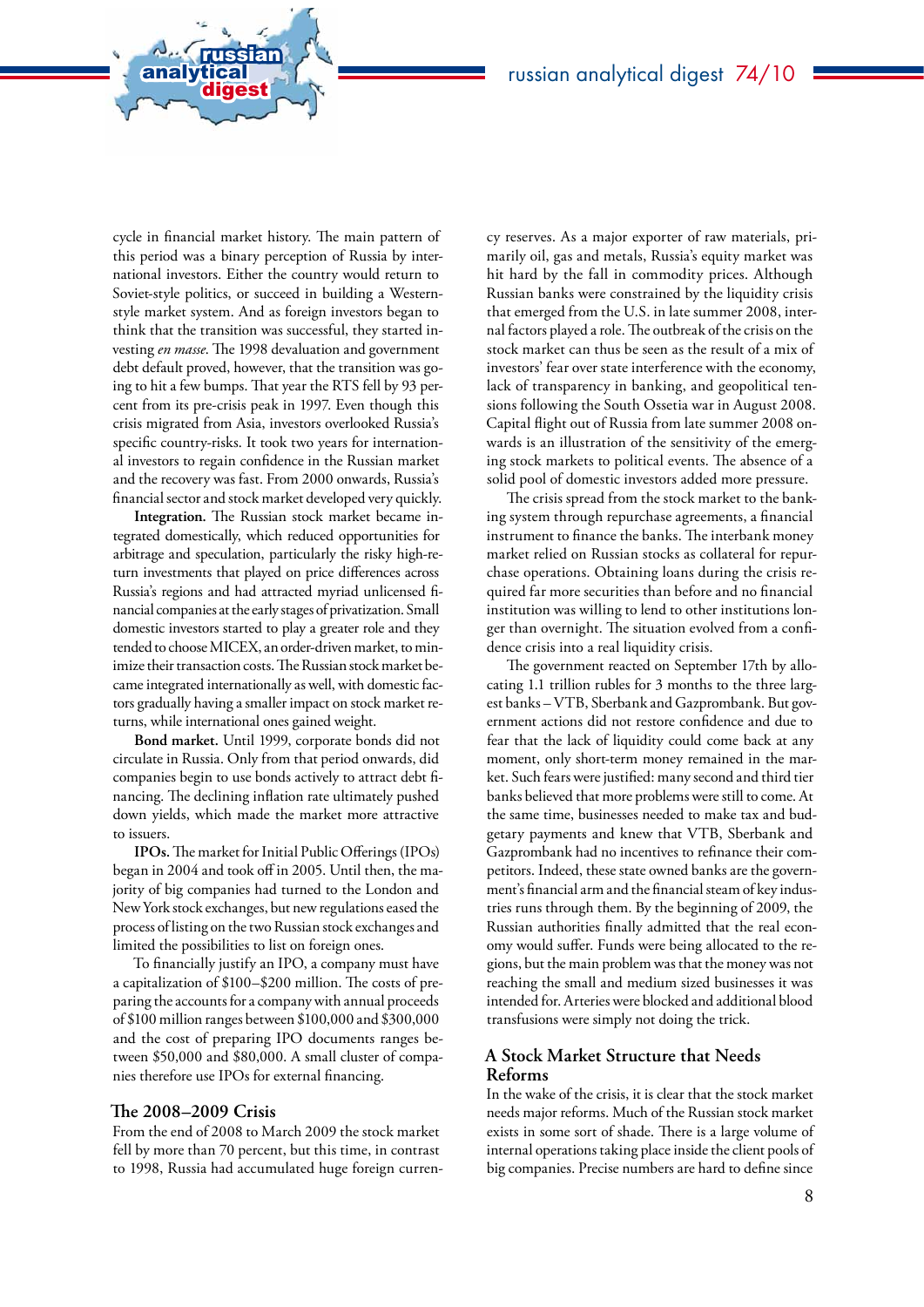companies' internal transactions are never disclosed, but according to official statistics, this internal organized market could account for 70 percent of the total volume of trading in the stock market. Major brokerage firms frequently rely on offshore partners and the accounting methods for assets and settlements involving offshore companies are still not very transparent. The bulk of derivatives trading takes place in the underwater of the overthe-counter or offshore market and market participants are used to working with derivatives outside the Russian legal system, because the later is still not considered reliable and taxation of derivatives is unclear and contradictory. Overall the regulatory system is rather fragmented. Stock markets are regulated by one law, foreign exchange by another, commodities assets trading by a third. This "regulatory fragmentation" of the stock market reflects the import of "best practices," mainly from the U.S. However, the Russian regulators implemented the regulatory frameworks in isolation from each other, without a clear and coherent overarching framework.

analytical<br>digest

russian

Moreover, the complex of potential problems linked to corporate conflict and the redistribution of property, which renders the confirmation of ownership uncertain, has a greater effect when a crisis hits. The vulnerability of property rights also explains the low level of share circulation (around 10 percent of Russian blue-chips are in flotation). This concentration of shares is symptomatic of a need for control. Corporate conflicts could indeed result in a significant loss of shares, which means a loss of control, hence the incentives to minimize the level of free-floating shares. The real of threat of hostile takeover (Russian regulation is virtually non-existent on this matter) is a motor of progress from this point of view. Interestingly, in an imperfect institutional environment that renders ineffective the usual corporate governance mechanisms needed to discipline management and protect shareholders, ownership concentration can have a positive effect on corporate governance. Corporate governance, however costly, increases the value of shares and reduces the contestability of control and therefore the probability of takeover.

Another characteristic of the Russian stock market is the lack of domestic investors. Despite the outstanding number of companies providing brokerage services, there are still a small number of clients (about 0.8 percent of the economically-active population in the country). Indeed, by comparison, in India, for example, the number of private individuals investing in shares is 6 times higher. This absence of a pool of domestic investors is the result of the lack of an effective system of savings in the form of pensions and insurance. The absence

of domestic investors renders the Russian stock market dependent on international investors.

#### **The Stock Market Reflects Russia's Societal Problems**

In order to see how the problems and characteristics stated above are not only economically relevant, but politically and socially as well, one has first to postulate that financial markets are more than simple "intermediaries" between savers and investors. They are arenas in which participants are able to engage in a series of impersonal transactions because trust is routinized. But the way mass privatization took place was linked to the view of markets as natural phenomena disconnected from social organization. It moved forward without the legal and enforcement infrastructure that would have been needed to prevent insider dealing and fraud inside the medium sized companies that were privatized first. The managers and employees did not gradually sell out in the same way that they do in the West in Russia because the difference in trust levels toward insiders or outsiders is more important in Russia than in Western societies. Corporate decisions that lack transparency and openness are not necessarily unethical from that perspective and it certainly explains why some companies do not bother entering the stock market and prefer borrowing money from banks. Listing their shares would require dealing with minority shareholders and disclosing more information.

The large volume of operations happening underwater and offshore is symptomatic of the hostile business environment that Russia inherited. Tax rules compelled managers to hide profits. By the same token, accounting rules were designed to meet the need of central planners and not investors and the Ministry of Finance updated them only in order to know how much to tax a company rather than to help investors understand the cash flow. Even if Russia is now implementing the International Financial Reporting Standard (IFRS), it poses conceptual challenges, for differences rooted in fundamental definitions persist.

Financial markets, perhaps more than other markets, need to rest on a "chain of trust" linking the various players from the end clients to the prime brokers. Yet the numerous scandals and frauds of financial companies during the initial period of stock market formation had disastrous effects on the levels of institutional trust. It is telling that the Federal Commission's first regulatory actions focused on the complete absence of domestic investment from the formal financial markets. The commission reported that the population viewed financial investments as lotteries and pyramid schemes and estimat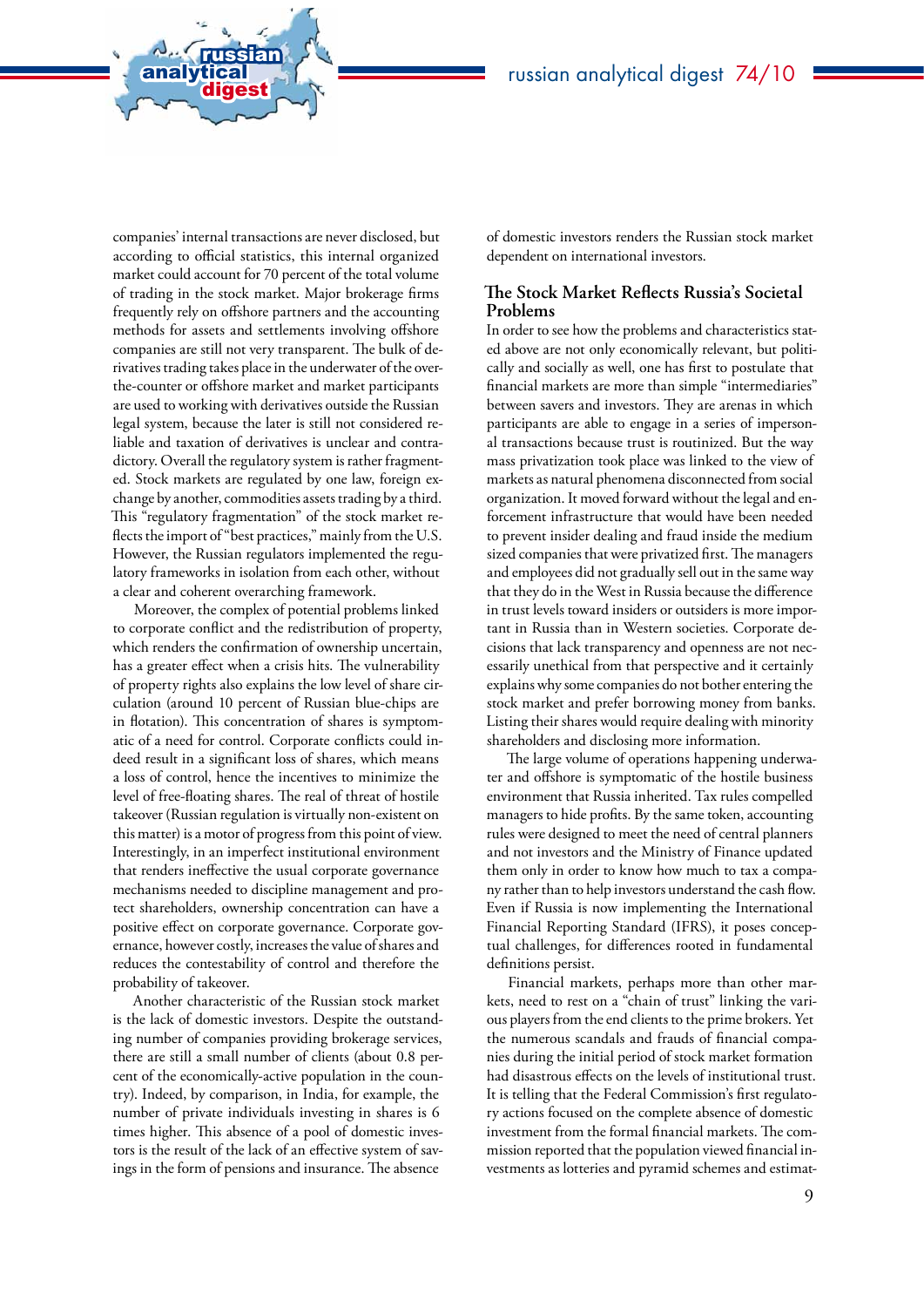ed that Russians kept \$20 – \$30 billion hidden at home instead of investing it into companies.

analytical<br>digest

russian

The numerous problems linked to corporate conflicts and the low proportion of shares in flotation in the stock market remind us that the question of "who owns what" – the critical legacy left by the privatization experience – has not gone away. The "loans-for-shares" program and its rigged auctions are still affecting the Russian economy and pushing back into the social arena political questions about the legitimacy of ownership for Russia's largest corporations.

#### **Conclusion**

Although the Russian stock market is evolving rapidly, many problems remain to be addressed. The trading volume on the derivatives section of RTS, FORTS, tripled in 2007. Structured products appeared recently on the Russian market and securitization is beginning as well. But until the recent amendment of the Russian tax code, which President Medvedev signed in December 2009, there was no definition of financial futures contracts. Until then, Russian law did not recognize that futures contracts were linked to risk management. The nature of central counterparty activities, whose key function is the efficient handling of risks prior to the settlement of a transaction, would require that the counterparty have the ability to deal on its own account. Yet the central counterparty is missing in Russia because the current law does not make it possible to cumulate dealer and clearing licenses. So, clearly, the financial market infrastructure needs to be updated.

But one cannot help wondering if it would not be wiser to strengthen the banking sector and its regulatory framework first. The efficiency of the banking sector is still very low and makes financial intermediation in Russia expensive. The development of creditors' rights for the banking system and efficient implementation of bankruptcy laws are considered to be more important than equity markets. It is believed to be the most effective way of fostering the development of small and medium sized enterprises, an important component of longterm growth. Proper accounting rules and practices, the protection of minority rights, and disclosure of corporate activities are all issues boiling down to corporate governance, which needs critical attention in Russia.

Agency theory, supposed to solve the principal-agent problem, provided a powerful argument to proponents of stock market development. Yet, it is based on Western views of business ethics and one could argue that it does not necessarily work for Russia.

#### *About the author*

Philippe Rudaz is a PhD student in Economics at the University of Fribourg, Switzerland. His dissertation focuses on the links between financial development and economic development in emerging economies. He worked two years in Russia for a Swiss consulting firm handling structured financial products.

*Recommended Reading*

- Black, B., Kraakman, R., Tarassova, A., "Russian Privatization and Corporate Governance: What Went Wrong?," *Stanford Law Review*, Vol. 52, No. 6 (2000), pp. 1731–1808.
- Claessens, S., Djankov, S., Klingebiel, D., "Stock Markets in Transition Economies", *Financial Sector Discussion Paper*, No. 5, The World Bank, September 2000.
- Caner, S., Kontorovich, V., "Efficiency of the Banking Sector in the Russian Federation with International Comparison", *Ekonomicheskij Zhurnal VSHE*, Vol. 8, No. 3 (2004), pp. 357–375.
- Guriev, S., Lazareva, O., Rachinsky, A., Tsouhlo, A., "Concentrated Ownership, Market for Corporate Control, and Corporate Governance", Paper based on a report on MPSF SETT project by Guriev et al. 2003.
- Goriaev, A., Zabotkin, A., "The Risks of Investing in the Russian Stock Market: Lessons of the First Decade", *CEFIR Working Paper*, No. 77, August 2006.
- Kogut, B., Spicer A., "Capital market development and mass privatization are logical contradictions: lessons from Russia and the Czech Republic" in Industrial and Corporate Change, Vol. 11, Number 1, (2002) pp. 1–37.
- Rushailo, P. "The MICEX President: Today our Markets are Fragmented," *Kommersant-business guide*, 25 November 2008.
- Moss, L.S., "Bankruptcy Reform in Russia: The Case for Creditor Rights in Russia," *Review of Austrian Economics*, No. 13 (2000): 121–146.
- McCarthy, D., Puffer, S., "Interpreting the Ethicality of Corporate Governance Decisions in Russia: Utilizing Integrative Social Contracts Theory to Evaluate the Relevance of Agency Theory Norms," *Academy of Management Review*, Vol. 33, No. 1 (2008): 11–31.

#### *Internet Sources*

- European Central Bank, <http://www.ecb.int/home/html/index.en.html>
- FOM: Public Opinion Foundation, <http://english.fom.ru>/
- Moscow Interbank Currency Exchanges, <http://www.micex.ru/markets/>
- National Rating Agency of Russia, <http://www.coface-arb.ru/eng/>
- World Federation of Exchanges, <http://www.world-exchanges.org/WFE/home.Asp>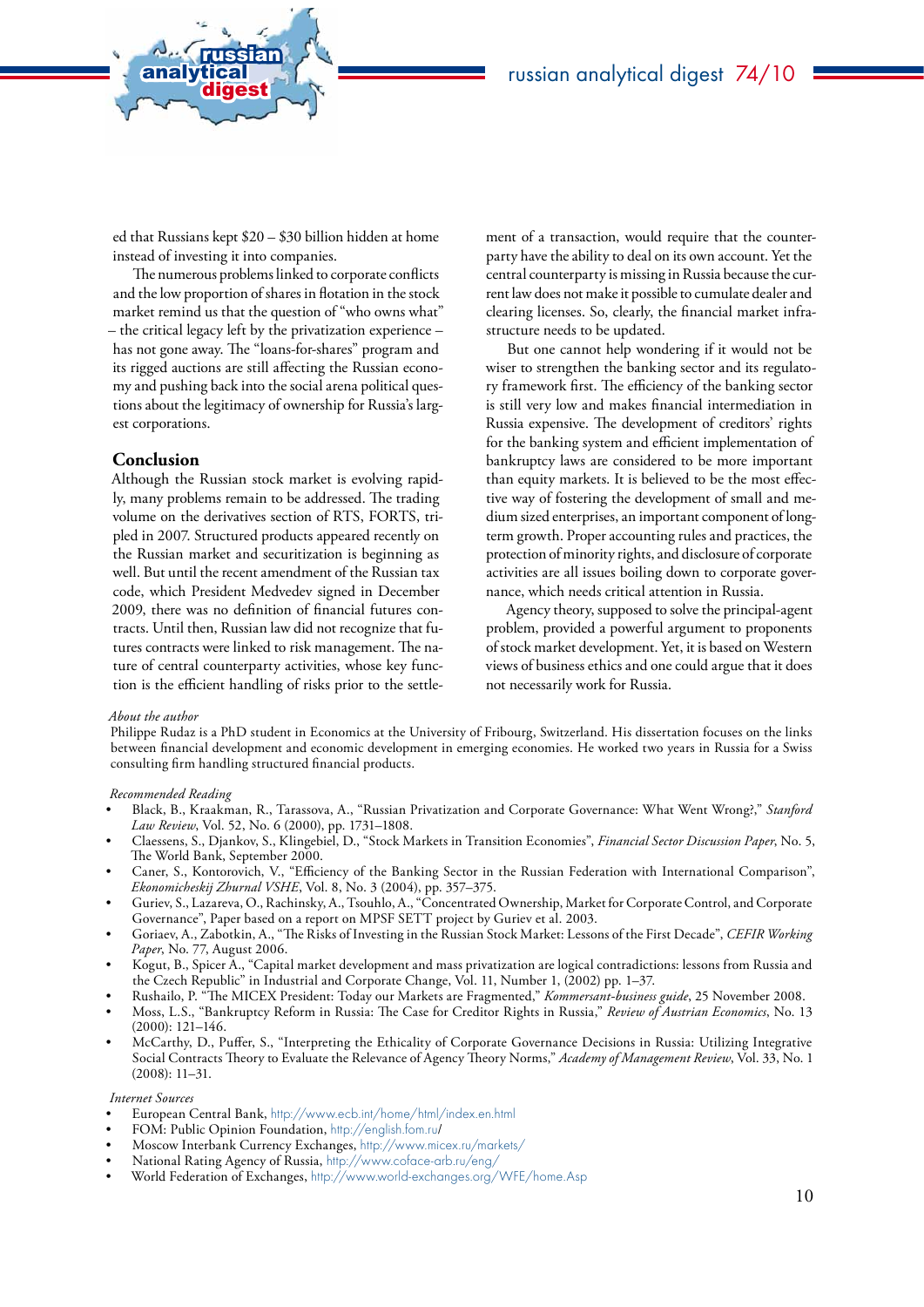<span id="page-10-0"></span>

Diagrams

# **Russian Stock Exchange Indices 1995–2010**



**Diagram 1: Russian Stock Exchange Indices 1995–2000**

**Diagram 2: Russian Stock Exchange Indices 2000–2010**



*Sources:* http://www.rts.ru/ru/index/stat/dailyhistory.html?code=RTSI http://www.micex.ru/marketdata/indices/shares/composite#&index=MICEXINDEXCF